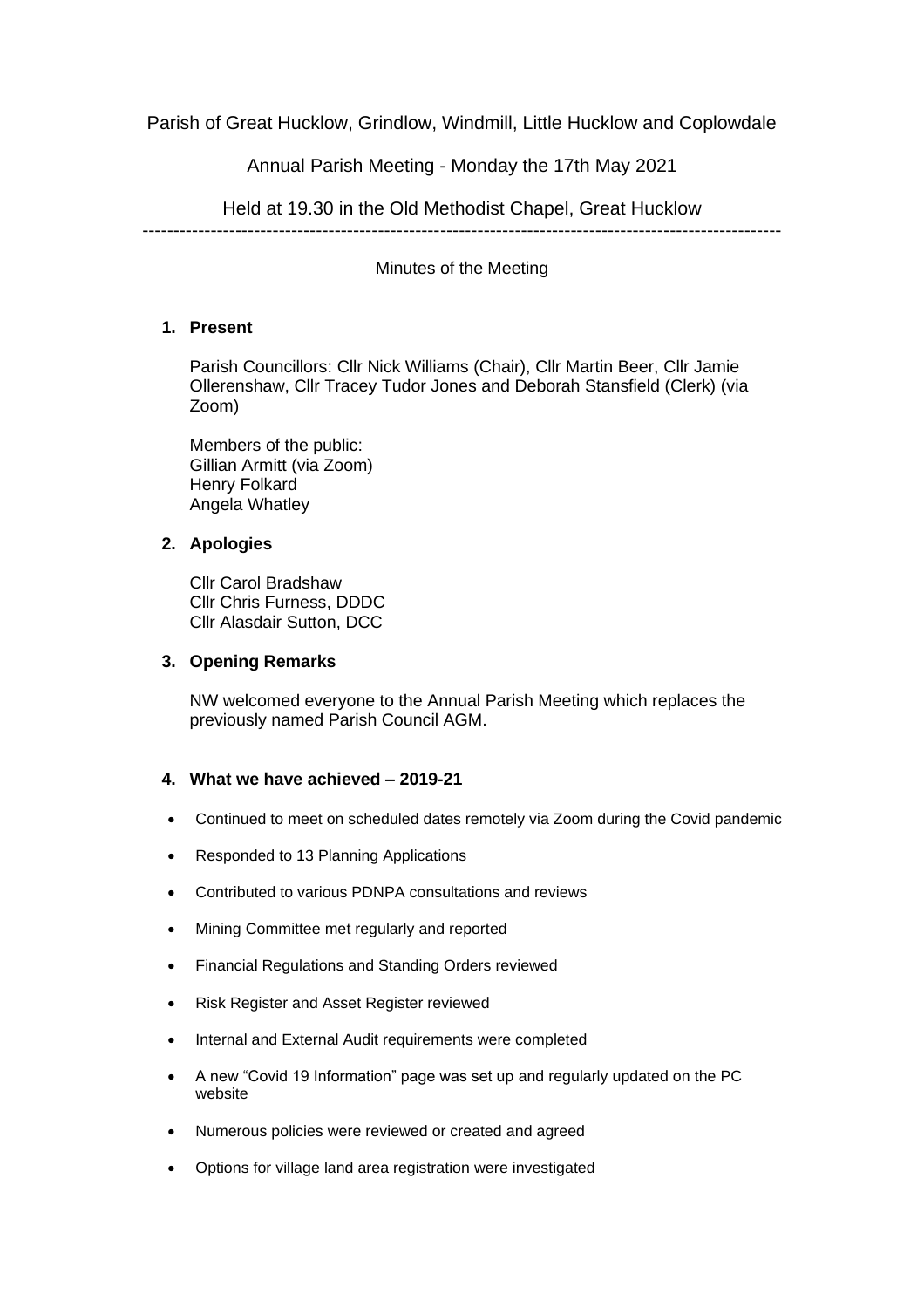- Grass mowing contracts were reviewed, updated and extended
- Grit bin filling and road clearing undertaken during the winter months, dedicated phone number for grit bin filling put in place
- Defibrillator monitoring put in place for Great Hucklow via Tideswell First Responders and both defibs registered with EMAS
- Raised the issues around the sale of High Rake with PDNPA /DDDC leading to withdrawal of the sale
- Applied pressure to Severn Trent regarding a water leak in Grindlow leading to repair
- Milldam Mine visits arranged for residents
- Funding from DCC, PDNPA and DDDC successfully applied for and received for a number of village projects
- Additional waste bin acquired for the bus stop, bottom of Dirty Lane
- Little Hucklow Defibrillator Phone Box was refurbished
- Neighbourhood Watch sign purchased for Windmill
- Two new grit bins were purchased
- A new oak bench for the land between Gt Hucklow and Windmill was purchased
- Additional HGV road signage obtained via DCC for Little Hucklow
- The Causeway between Great Huckow and Grindlow was resurfaced following years of requests

NW formally thanked the Clerk for her work in delivering the above.

#### **5. Questions, comments and statements from members of the public**

a. Oak Bench – Land between Great Hucklow and Windmill Gillian Armitt thanked the Parish Council for providing and installing this welcome addition to the area.

NW advised that the Council will be encouraging the adding of additional commemorative plaques via the Newsletter.

- b. Milldam Mine Visits Angela Whatley asked about more potential visits to Milldam Mine, NW advised that none were planned at present but could possibly be in future.
- c. Grass Cutting in Great Hucklow Angela Whatley asked which contractor is responsible for grass cutting in Great Hucklow, DS confirmed it is James Warriner.
- d. Wild Flower Project

Angela Whatley who has volunteered (with Freya Williams) to work on this project advised that so far no work had been carried out. Areas to promote